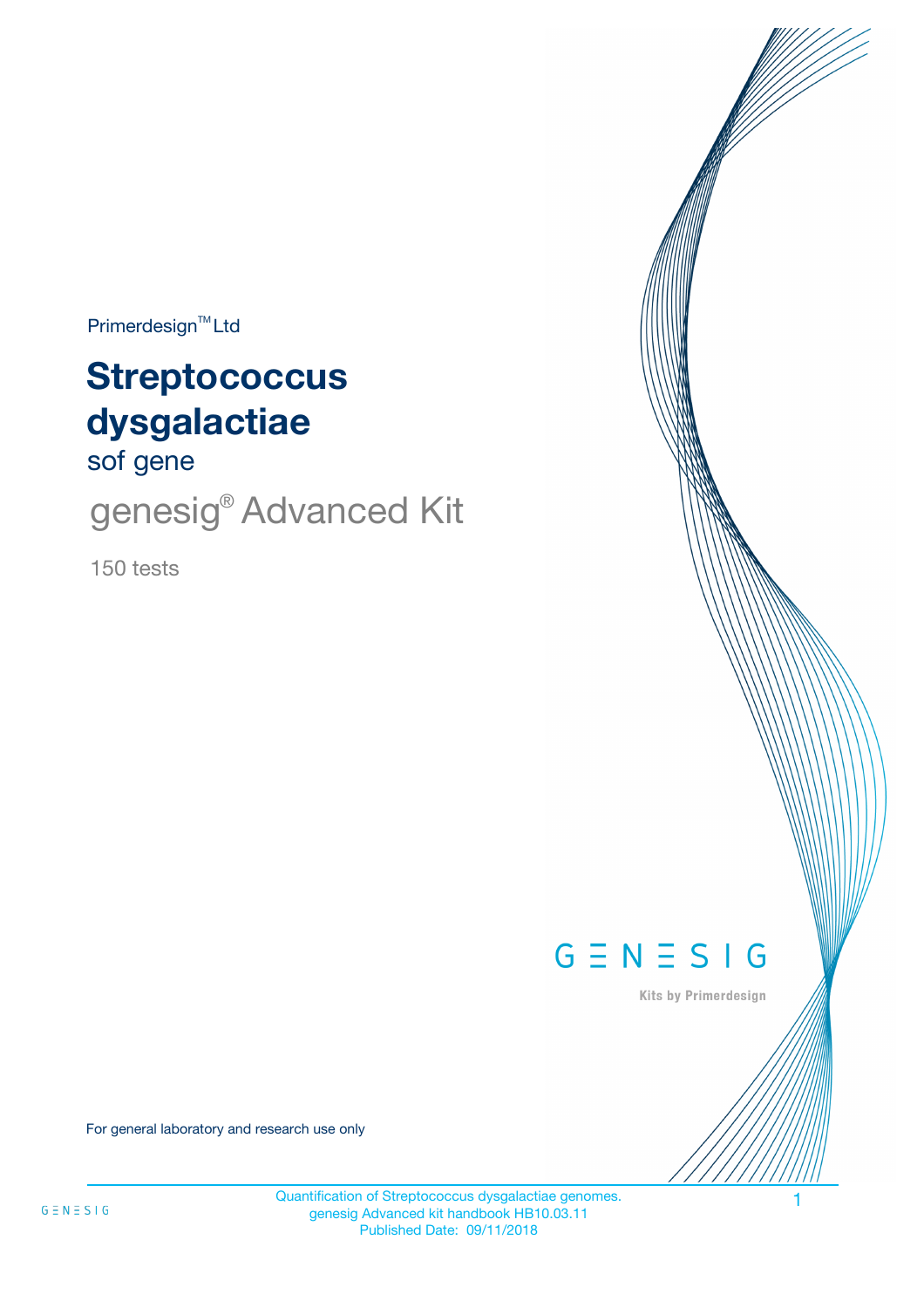# Introduction to Streptococcus dysgalactiae

Streptococcus dysgalactiae is a group C streptococci (GCS) and is divided into two subspecies; Streptococcus dysgalactiae subsp. equisimilis (SDSE) and Streptococcus dysgalactiae subsp. dysgalactiae (SDSD). SDSE is linked to human disease and SDSD is associated with veterinary medicine. Streptococcus dysgalactiae is a gram-positive bacteria with a linear chromosome of approximately 38,500 bp with a 37.48% average GC content.

There are similarities between the Streptococcus dysgalactiae genome and the group A streptococci (GAS); 83% of the open reading frames code for phage proteins. This shows that Streptococcus dysgalactiae and GAS are closely related, They both also utilise a lactic acid metabolism. There are regions however that are not homologous, these are linked to lysogeny and DNA replication modules, as well as evolutionary differences in the cell wall.

Streptococcus dysgalactiae causes mastitis and polyarthritis in animals. It can also cause meningitis in humans however this is rare. GCS and Streptococcus pyogenes have two virulence factors in common: the M protein (resistant to phagocytosis) and the hyaluronate capsule (binds epithelial surfaces).

Streptococcus dysgalactiae is found on the skin and in the mouth/genital tract of healthy animals, it is also found in bedding and pastures. As it is found in these broad environments it is difficult to prevent infection via increased hygiene/antibiotics. M-protein and receptor targeted therapies do exist. In order to cause infection Streptococcus dysgalactiae must evade host defences and colonise epithelial cells.

Penicillin is currently used to treat Streptococcus dysgalactiae infections, treatment time varies between days and months depending on diagnosis.

Real time PCR will be greatly beneficial in quickly identifying Streptococcus dysgalactiae infections.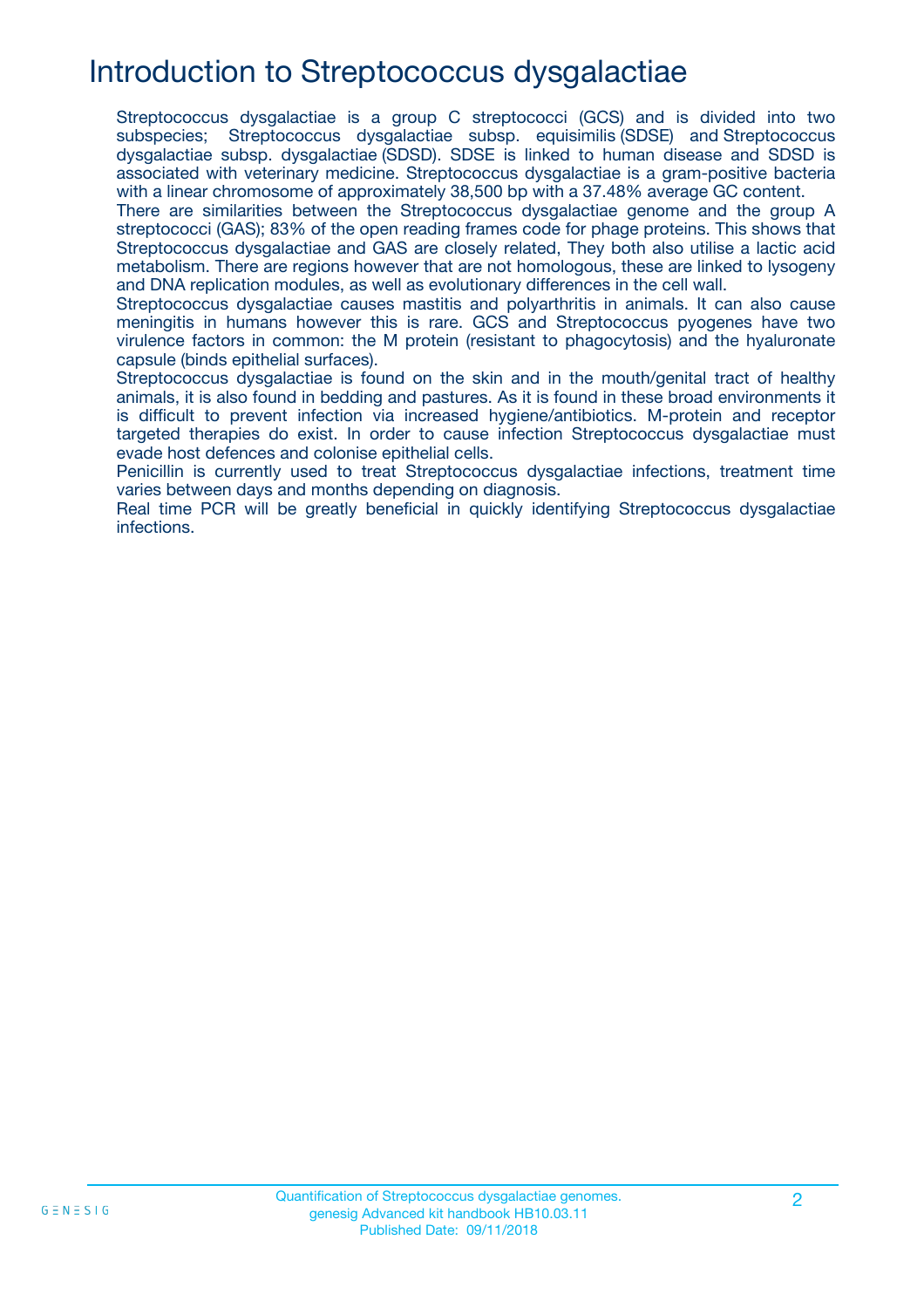# **Specificity**

The Primerdesign genesig Kit for Streptococcus dysgalactiae (S.dysgalactiae) genomes is designed for the in vitro quantification of S.dysgalactiae genomes. The kit is designed to have a broad detection profile. Specifically, the primers represent 100% homology with over 95% of the NCBI database reference sequences available at the time of design.

The dynamics of genetic variation means that new sequence information may become available after the initial design. Primerdesign periodically reviews the detection profiles of our kits and when required releases new versions.

If you require further information, or have a specific question about the detection profile of this kit then please send an e.mail to enquiry@primerdesign.co.uk and our bioinformatics team will answer your question.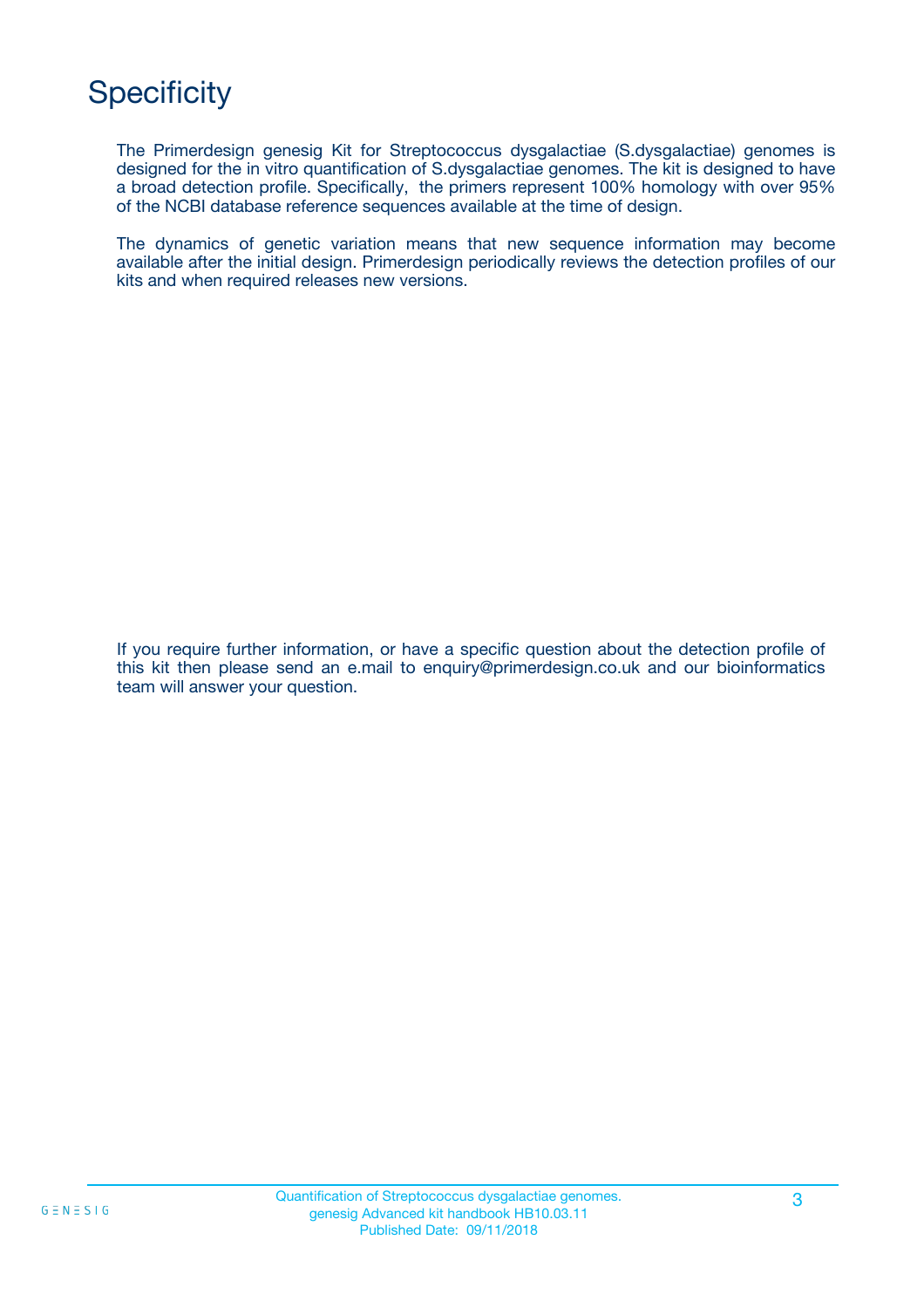# Kit contents

- **S.dysgalactiae specific primer/probe mix (150 reactions BROWN)** FAM labelled
- **S.dysgalactiae positive control template (for Standard curve RED)**
- **Internal extraction control primer/probe mix (150 reactions BROWN)** VIC labelled as standard
- **Internal extraction control DNA (150 reactions BLUE)**
- **Endogenous control primer/probe mix (150 reactions BROWN)** FAM labelled
- **RNase/DNase free water (WHITE)** for resuspension of primer/probe mixes
- **Template preparation buffer (YELLOW)** for resuspension of internal control template, positive control template and standard curve preparation

### Reagents and equipment to be supplied by the user

#### **Real-time PCR Instrument**

#### **Extraction kit**

This kit is recommended for use with genesig Easy DNA/RNA extraction kit. However, it is designed to work well with all processes that yield high quality RNA and DNA with minimal PCR inhibitors.

#### **oasig**TM **lyophilised or Precision**®**PLUS 2X qPCR Master Mix**

This kit is intended for use with oasig or PrecisionPLUS2X qPCR Master Mix.

**Pipettors and Tips**

**Vortex and centrifuge**

#### **Thin walled 1.5 ml PCR reaction tubes**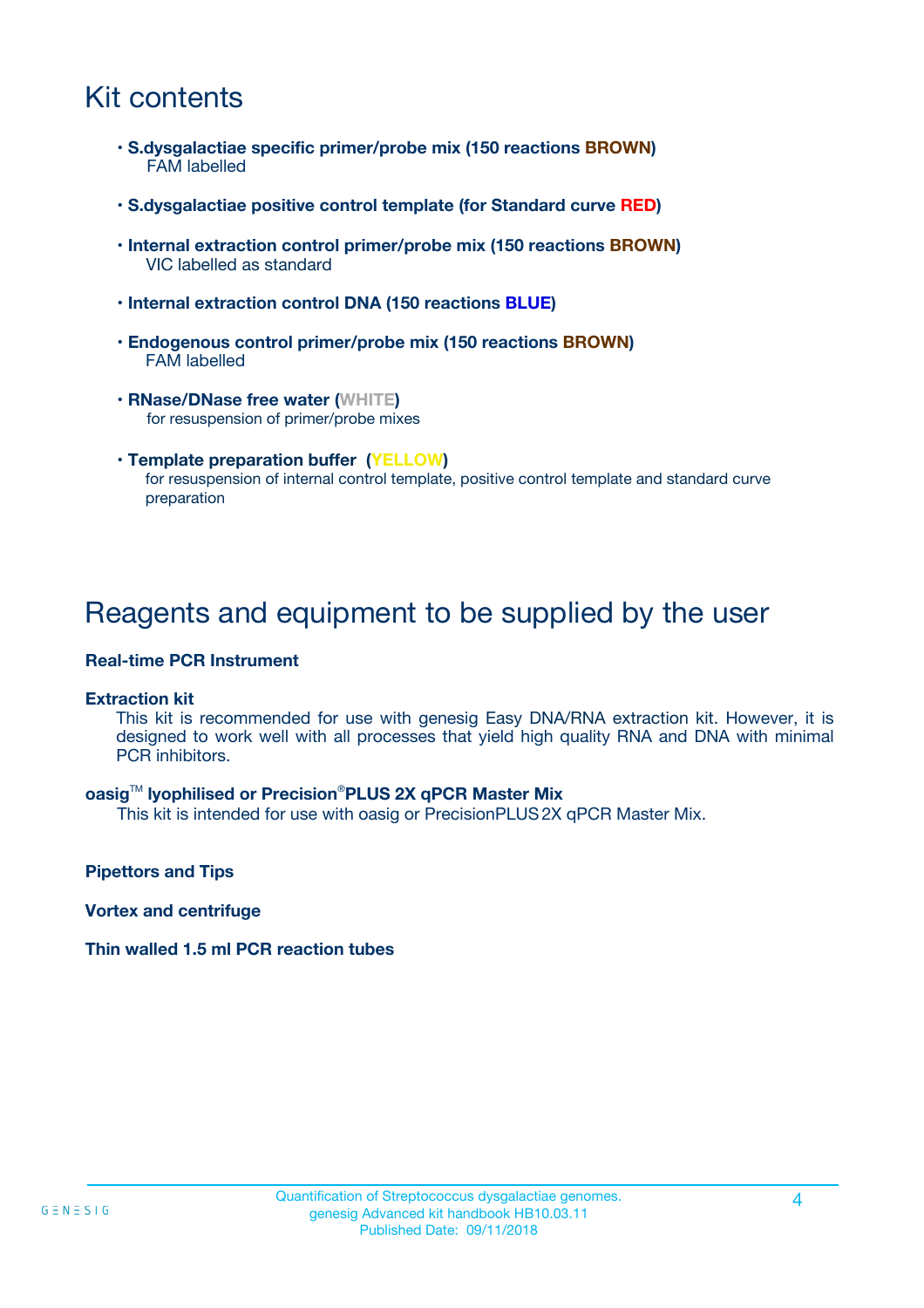### Kit storage and stability

This kit is stable at room temperature but should be stored at -20ºC on arrival. Once the lyophilised components have been resuspended they should not be exposed to temperatures above -20°C for longer than 30 minutes at a time and unnecessary repeated freeze/thawing should be avoided. The kit is stable for six months from the date of resuspension under these circumstances.

If a standard curve dilution series is prepared this can be stored frozen for an extended period. If you see any degradation in this serial dilution a fresh standard curve can be prepared from the positive control.

Primerdesign does not recommend using the kit after the expiry date stated on the pack.

### Suitable sample material

All kinds of sample material suited for PCR amplification can be used. Please ensure the samples are suitable in terms of purity, concentration, and DNA integrity (An internal PCR control is supplied to test for non specific PCR inhibitors). Always run at least one negative control with the samples. To prepare a negative-control, replace the template DNA sample with RNase/DNase free water.

### Dynamic range of test

Under optimal PCR conditions genesig S.dysgalactiae detection kits have very high priming efficiencies of >95% and can detect less than 100 copies of target template.

### Notices and disclaimers

This product is developed, designed and sold for research purposes only. It is not intended for human diagnostic or drug purposes or to be administered to humans unless clearly expressed for that purpose by the Food and Drug Administration in the USA or the appropriate regulatory authorities in the country of use. During the warranty period Primerdesign genesig detection kits allow precise and reproducible data recovery combined with excellent sensitivity. For data obtained by violation to the general GLP guidelines and the manufacturer's recommendations the right to claim under guarantee is expired. PCR is a proprietary technology covered by several US and foreign patents. These patents are owned by Roche Molecular Systems Inc. and have been sub-licensed by PE Corporation in certain fields. Depending on your specific application you may need a license from Roche or PE to practice PCR. Additional information on purchasing licenses to practice the PCR process may be obtained by contacting the Director of Licensing at Roche Molecular Systems, 1145 Atlantic Avenue, Alameda, CA 94501 or Applied Biosystems business group of the Applera Corporation, 850 Lincoln Centre Drive, Foster City, CA 94404. In addition, the 5' nuclease assay and other homogeneous amplification methods used in connection with the PCR process may be covered by U.S. Patents 5,210,015 and 5,487,972, owned by Roche Molecular Systems, Inc, and by U.S. Patent 5,538,848, owned by The Perkin-Elmer Corporation.

# Trademarks

Primerdesign™ is a trademark of Primerdesign Ltd.

genesig $^\circledR$  is a registered trademark of Primerdesign Ltd.

The PCR process is covered by US Patents 4,683,195, and 4,683,202 and foreign equivalents owned by Hoffmann-La Roche AG. BI, ABI PRISM® GeneAmp® and MicroAmp® are registered trademarks of the Applera Genomics (Applied Biosystems Corporation). BIOMEK® is a registered trademark of Beckman Instruments, Inc.; iCycler™ is a registered trademark of Bio-Rad Laboratories, Rotor-Gene is a trademark of Corbett Research. LightCycler™ is a registered trademark of the Idaho Technology Inc. GeneAmp®, TaqMan® and AmpliTaqGold® are registered trademarks of Roche Molecular Systems, Inc., The purchase of the Primerdesign™ reagents cannot be construed as an authorization or implicit license to practice PCR under any patents held by Hoffmann-LaRoche Inc.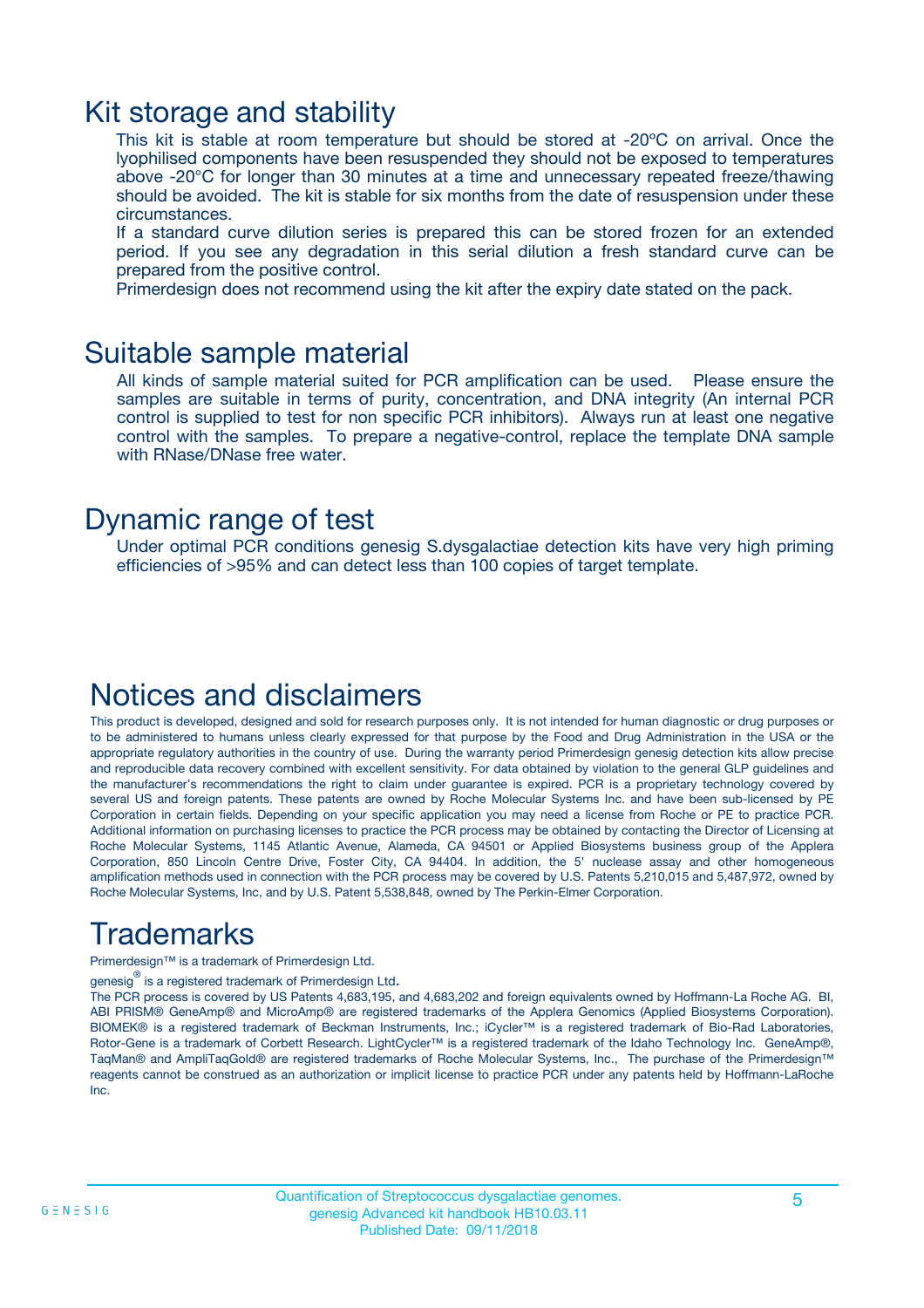### Principles of the test

#### **Real-time PCR**

A S.dysgalactiae specific primer and probe mix is provided and this can be detected through the FAM channel.

The primer and probe mix provided exploits the so-called TaqMan® principle. During PCR amplification, forward and reverse primers hybridize to the S.dysgalactiae DNA. A fluorogenic probe is included in the same reaction mixture which consists of a DNA probe labeled with a 5`-dye and a 3`-quencher. During PCR amplification, the probe is cleaved and the reporter dye and quencher are separated. The resulting increase in fluorescence can be detected on a range of qPCR platforms.

#### **Positive control**

For copy number determination and as a positive control for the PCR set up, the kit contains a positive control template. This can be used to generate a standard curve of S.dysgalactiae copy number / Cq value. Alternatively the positive control can be used at a single dilution where full quantitative analysis of the samples is not required. Each time the kit is used, at least one positive control reaction must be included in the run. A positive result indicates that the primers and probes for detecting the target S.dysgalactiae gene worked properly in that particular experimental scenario. If a negative result is obtained the test results are invalid and must be repeated. Care should be taken to ensure that the positive control does not contaminate any other kit component which would lead to false-positive results. This can be achieved by handling this component in a Post PCR environment. Care should also be taken to avoid cross-contamination of other samples when adding the positive control to the run. This can be avoided by sealing all other samples and negative controls before pipetting the positive control into the positive control well.

#### **Negative control**

To validate any positive findings a negative control reaction should be included every time the kit is used. For this reaction the RNase/DNase free water should be used instead of template. A negative result indicates that the reagents have not become contaminated while setting up the run.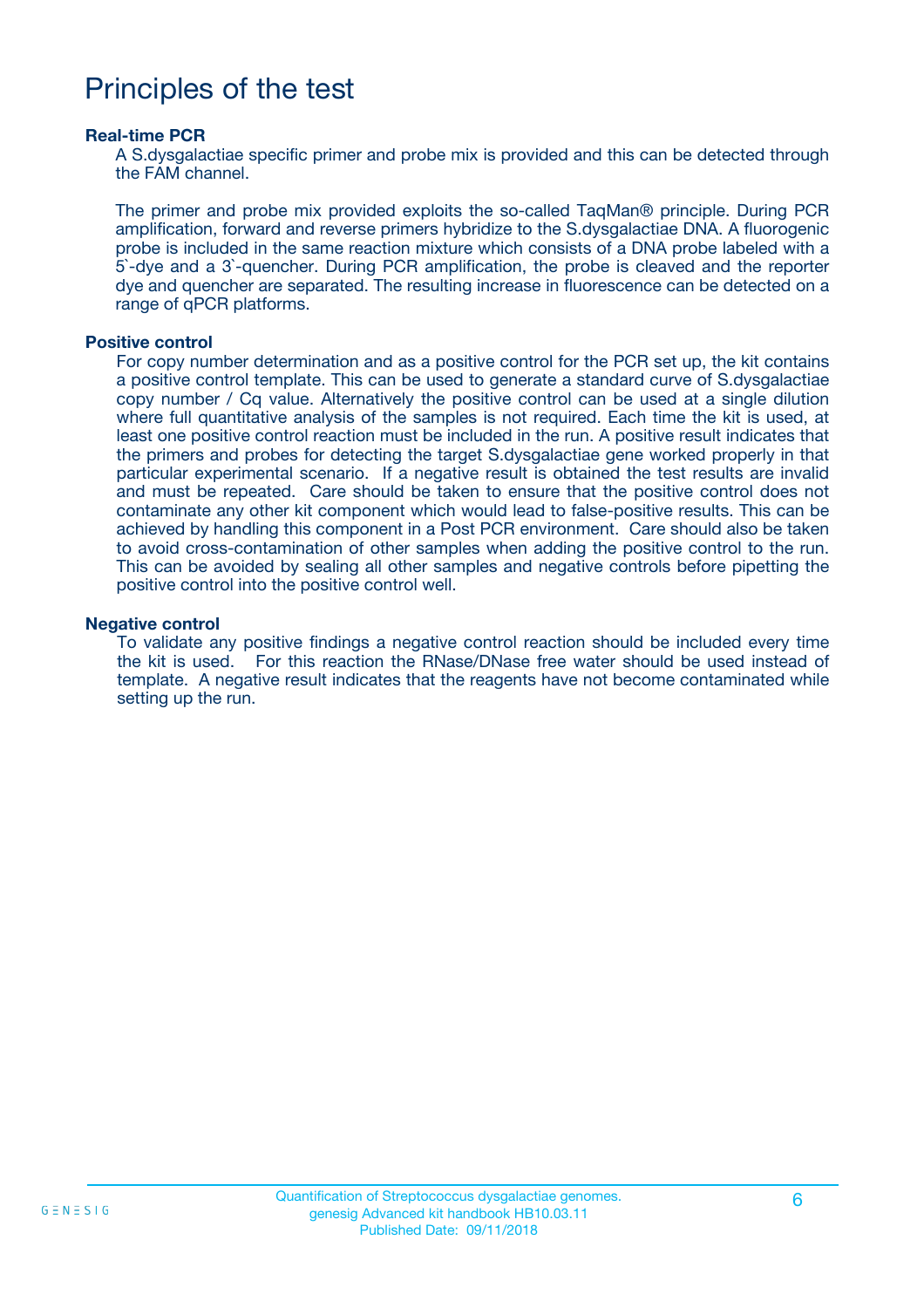#### **Internal DNA extraction control**

When performing DNA extraction, it is often advantageous to have an exogenous source of DNA template that is spiked into the lysis buffer. This control DNA is then co-purified with the sample DNA and can be detected as a positive control for the extraction process. Successful co-purification and qPCR for the control DNA also indicates that PCR inhibitors are not present at a high concentration.

A separate primer and probe mix are supplied with this kit to detect the exogenous DNA using qPCR. The primers are present at PCR limiting concentrations which allows multiplexing with the target sequence primers. Amplification of the control DNA does not interfere with detection of the S.dysgalactiae target DNA even when present at low copy number. The Internal control is detected through the VIC channel and gives a Cq value of 28+/-3.

#### **Endogenous control**

To confirm extraction of a valid biological template, a primer and probe mix is included to detect an endogenous gene. Detection of the endogenous control is through the FAM channel and it is NOT therefore possible to perform a multiplex with the S.dysgalactiae primers. A poor endogenous control signal may indicate that the sample did not contain sufficient biological material.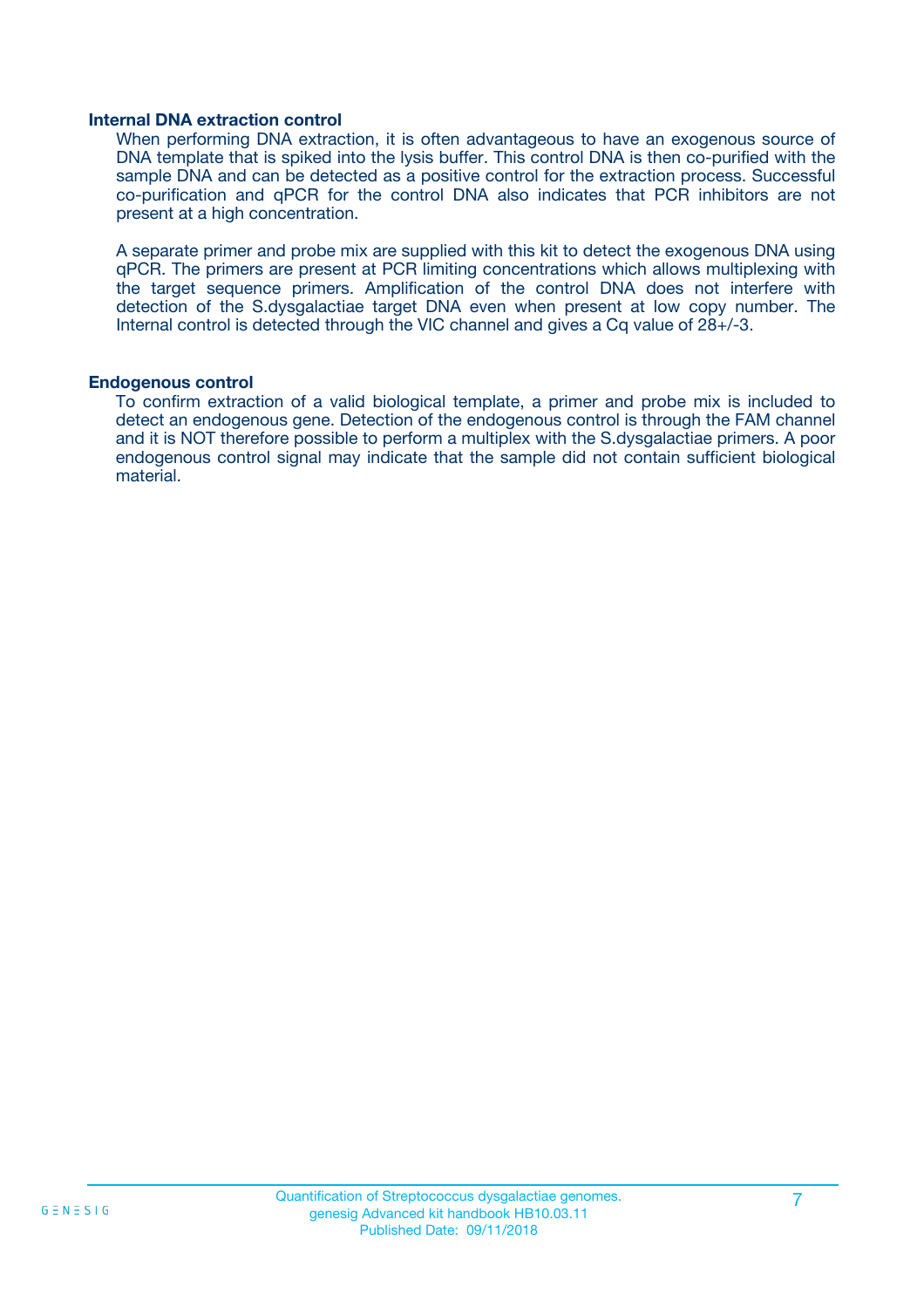### Resuspension protocol

To minimize the risk of contamination with foreign DNA, we recommend that all pipetting be performed in a PCR clean environment. Ideally this would be a designated PCR lab or PCR cabinet. Filter tips are recommended for all pipetting steps.

- **1. Pulse-spin each tube in a centrifuge before opening.** This will ensure lyophilised primer and probe mix is in the base of the tube and is not spilt upon opening the tube.
- **2. Resuspend the primer/probe mixes in the RNase/DNase free water supplied, according to the table below:**

To ensure complete resuspension, vortex each tube thoroughly.

| Component - resuspend in water                       |          |  |
|------------------------------------------------------|----------|--|
| <b>Pre-PCR pack</b>                                  |          |  |
| S.dysgalactiae primer/probe mix (BROWN)              | $165$ µl |  |
| Internal extraction control primer/probe mix (BROWN) | $165$ µl |  |
| Endogenous control primer/probe mix (BROWN)          | 165 µl   |  |

**3. Resuspend the internal control template and positive control template in the template preparation buffer supplied, according to the table below:** To ensure complete resuspension, vortex each tube thoroughly.

| Component - resuspend in template preparation buffer |  |  |  |
|------------------------------------------------------|--|--|--|
| <b>Pre-PCR heat-sealed foil</b>                      |  |  |  |
| Internal extraction control DNA (BLUE)               |  |  |  |
| <b>Post-PCR heat-sealed foil</b>                     |  |  |  |
| S.dysgalactiae Positive Control Template (RED) *     |  |  |  |

\* This component contains high copy number template and is a VERY significant contamination risk. It must be opened and handled in a separate laboratory environment, away from the other components.

### DNA extraction

The internal extraction control DNA can be added either to the DNA lysis/extraction buffer or to the DNA sample once it has been resuspended in lysis buffer.

**DO NOT add the internal extraction control DNA directly to the unprocessed biological sample as this will lead to degradation and a loss in signal.**

- **1. Add 4µl of the Internal extraction control DNA (BLUE) to each sample in DNA lysis/extraction buffer per sample.**
- **2. Complete DNA extraction according to the manufacturers protocols.**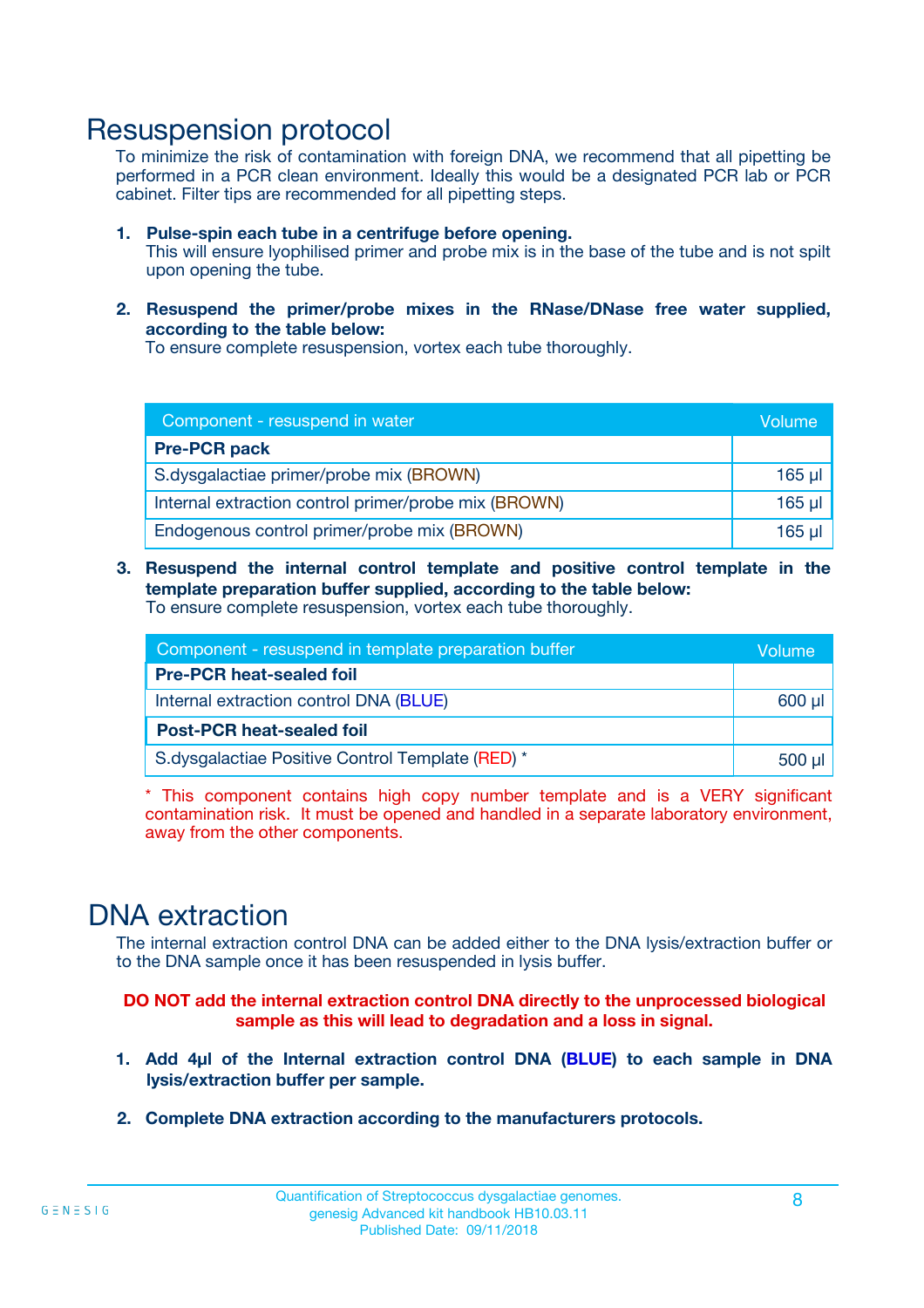# qPCR detection protocol

**1. For each DNA sample prepare a reaction mix according to the table below:** Include sufficient reactions for positive and negative controls.

| Component <sup>'</sup>                               | Volume   |
|------------------------------------------------------|----------|
| oasig or PrecisionPLUS 2X qPCR Master Mix            | $10 \mu$ |
| S.dysgalactiae primer/probe mix (BROWN)              | 1 µI     |
| Internal extraction control primer/probe mix (BROWN) | 1 µl     |
| <b>RNase/DNase free water (WHITE)</b>                | $3 \mu$  |
| <b>Final Volume</b>                                  | 15 ul    |

**2. For each DNA sample prepare an endogenous control reaction according to the table below (Optional):**

**This control reaction will provide useful information regarding the quality of the biological sample.**

| Component                                   | Volume          |
|---------------------------------------------|-----------------|
| oasig or PrecisionPLUS 2X qPCR Master Mix   | $10 \mu$        |
| Endogenous control primer/probe mix (BROWN) | 1 µI            |
| <b>RNase/DNase free water (WHITE)</b>       | 4 µl            |
| <b>Final Volume</b>                         | 15 <sub>µ</sub> |

- **3. Pipette 15µl of each mix into individual wells according to your qPCR experimental plate set up.**
- **4. Prepare sample DNA templates for each of your samples.**
- **5. Pipette 5µl of DNA template into each well, according to your experimental plate set up.**

For negative control wells use 5µl of RNase/DNase free water. The final volume in each well is 20ul.

**6. If a standard curve is included for quantitative analysis, prepare a reaction mix according to the table below:**

| Component                                 | Volume          |
|-------------------------------------------|-----------------|
| oasig or PrecisionPLUS 2X qPCR Master Mix | $10 \mu$        |
| S.dysgalactiae primer/probe mix (BROWN)   | 1 µI I          |
| <b>RNase/DNase free water (WHITE)</b>     | $4 \mu$         |
| <b>Final Volume</b>                       | 15 <sub>µ</sub> |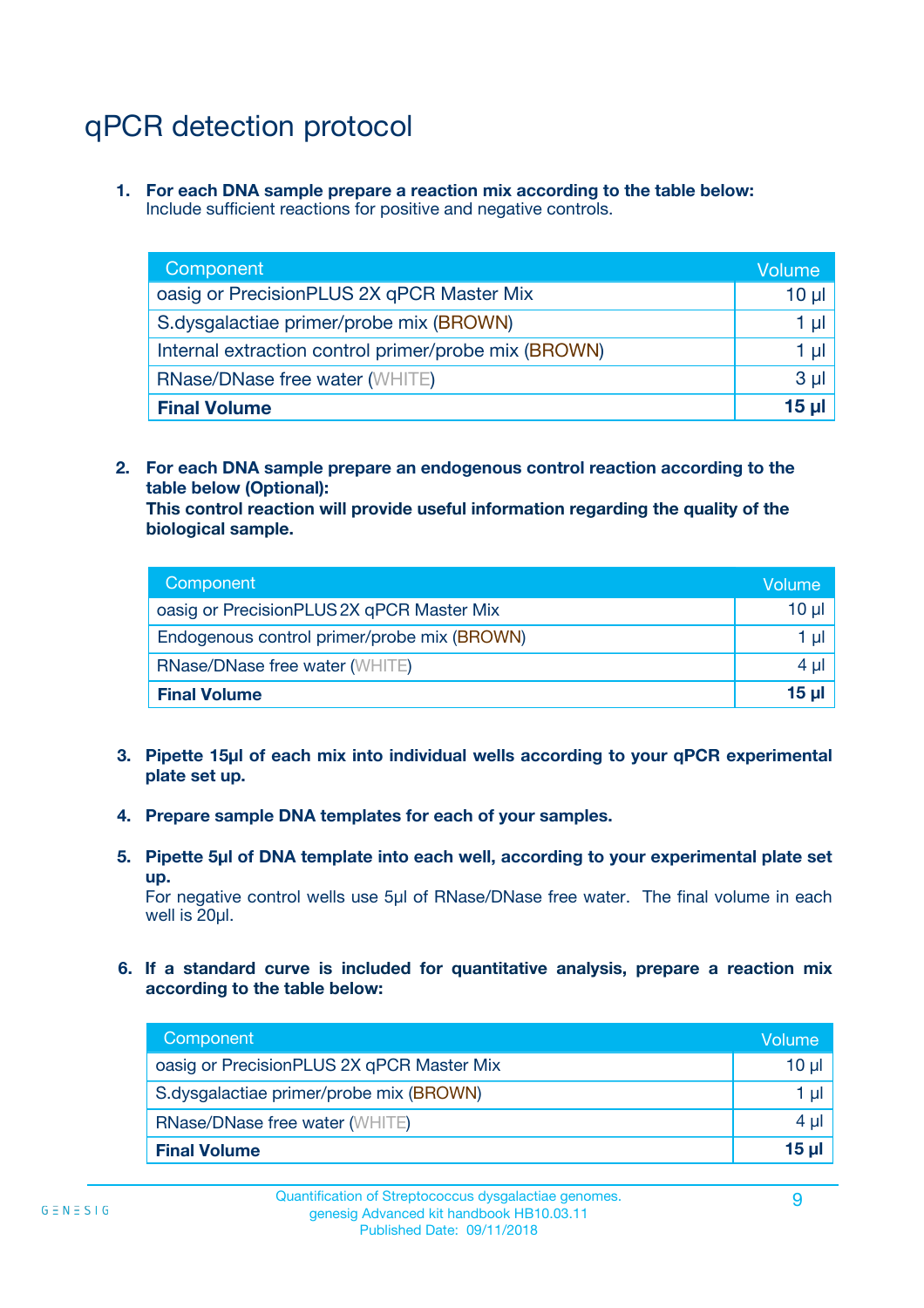#### **7. Preparation of standard curve dilution series.**

- 1) Pipette 90µl of template preparation buffer into 5 tubes and label 2-6
- 2) Pipette 10µl of Positive Control Template (RED) into tube 2
- 3) Vortex thoroughly
- 4) Change pipette tip and pipette 10µl from tube 2 into tube 3
- 5) Vortex thoroughly

Repeat steps 4 and 5 to complete the dilution series

| <b>Standard Curve</b>         | <b>Copy Number</b>     |
|-------------------------------|------------------------|
| Tube 1 Positive control (RED) | $2 \times 10^5$ per µl |
| Tube 2                        | $2 \times 10^4$ per µl |
| Tube 3                        | $2 \times 10^3$ per µl |
| Tube 4                        | $2 \times 10^2$ per µl |
| Tube 5                        | 20 per µl              |
| Tube 6                        | 2 per µl               |

**8. Pipette 5µl of standard template into each well for the standard curve according to your experimental plate set up.**

#### The final volume in each well is 20µl.

# qPCR amplification protocol

Amplification conditions using oasig or PrecisionPLUS 2X qPCR Master Mix.

|             | <b>Step</b>       | <b>Time</b>     | Temp    |
|-------------|-------------------|-----------------|---------|
|             | Enzyme activation | 2 min           | 95 °C   |
| Cycling x50 | Denaturation      | 10 <sub>s</sub> | 95 $°C$ |
|             | DATA COLLECTION * | 60 s            | 60 °C   |

\* Fluorogenic data should be collected during this step through the FAM and VIC channels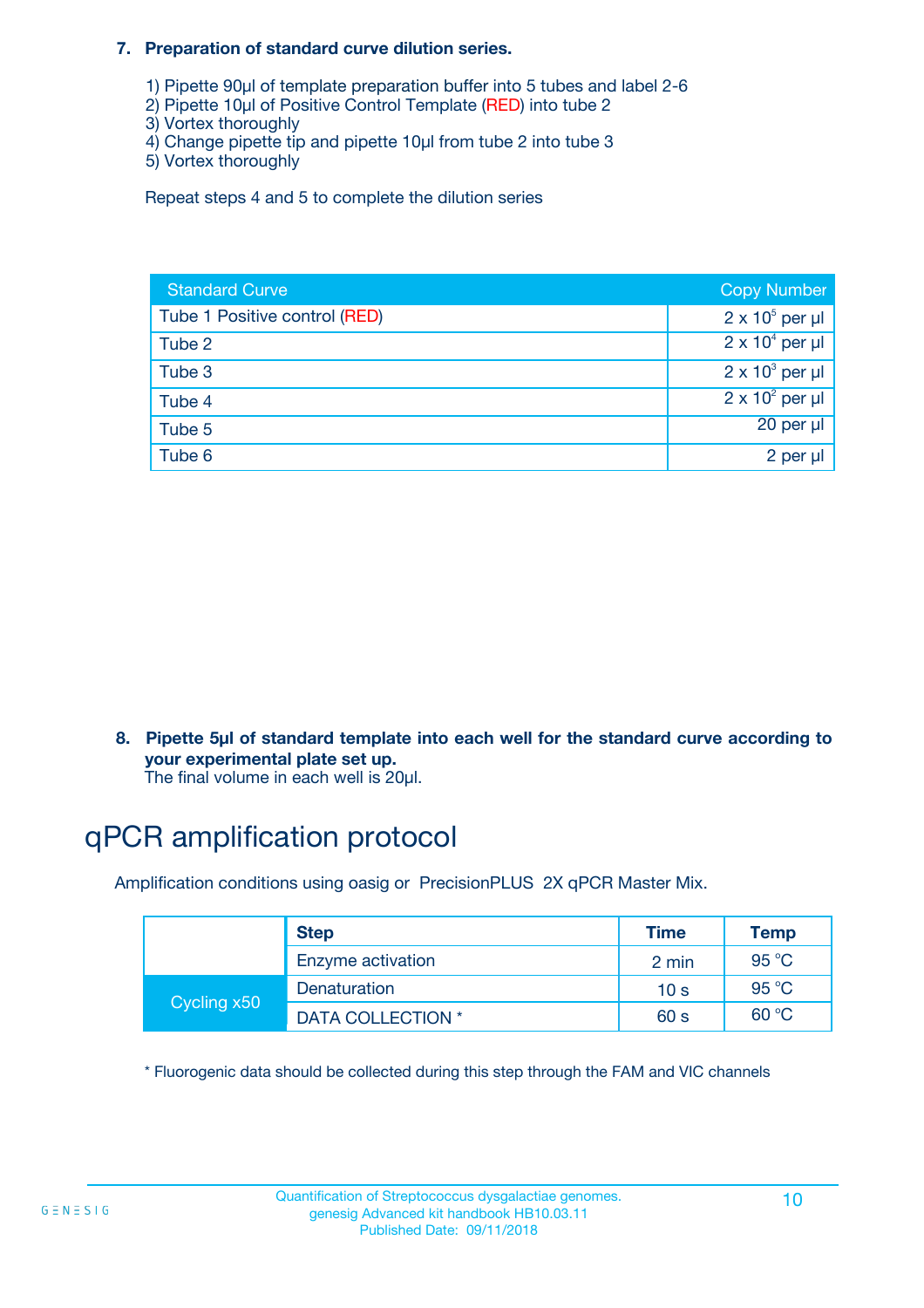# Interpretation of results

| <b>Target</b><br>(FAM) | <b>Internal</b><br>control<br>(NIC) | <b>Positive</b><br>control | <b>Negative</b><br>control | Interpretation                                                                                                  |
|------------------------|-------------------------------------|----------------------------|----------------------------|-----------------------------------------------------------------------------------------------------------------|
| $\leq 30$              | $+ 1 -$                             | ÷                          |                            | <b>POSITIVE QUANTITATIVE RESULT</b><br>calculate copy number                                                    |
| > 30                   | ٠                                   | ÷                          |                            | <b>POSITIVE QUANTITATIVE RESULT</b><br>calculate copy number                                                    |
| > 30                   |                                     | ÷                          |                            | <b>POSITIVE QUALITATIVE RESULT</b><br>do not report copy number as this<br>may be due to poor sample extraction |
|                        | ÷                                   | ÷                          |                            | <b>NEGATIVE RESULT</b>                                                                                          |
| $+ 1 -$                | $+ 1 -$                             | ÷                          | $\leq$ 35                  | <b>EXPERIMENT FAILED</b><br>due to test contamination                                                           |
| $+$ / -                | $+ 1 -$                             | ÷                          | > 35                       | $\star$                                                                                                         |
|                        |                                     | ÷                          |                            | <b>SAMPLE PREPARATION FAILED</b>                                                                                |
|                        |                                     |                            | $+$ /                      | <b>EXPERIMENT FAILED</b>                                                                                        |

Positive control template (**RED**) is expected to amplify between Cq 16 and 23. Failure to satisfy this quality control criterion is a strong indication that the experiment has been compromised.

\*Where the test sample is positive and the negative control is positive with a  $Ca > 35$ , the sample must be reinterpreted based on the relative signal strength of the two results:



If the sample amplifies  $> 5$  Cq earlier than the negative control then the sample should be reinterpreted (via the table above) with the negative control verified as negative.



If the sample amplifies  $< 5$  Cq earlier than the negative control then the positive sample result is invalidated and<br>the result should be determined  $the$  result should be inconclusive due to test contamination. The test for this sample should be repeated.